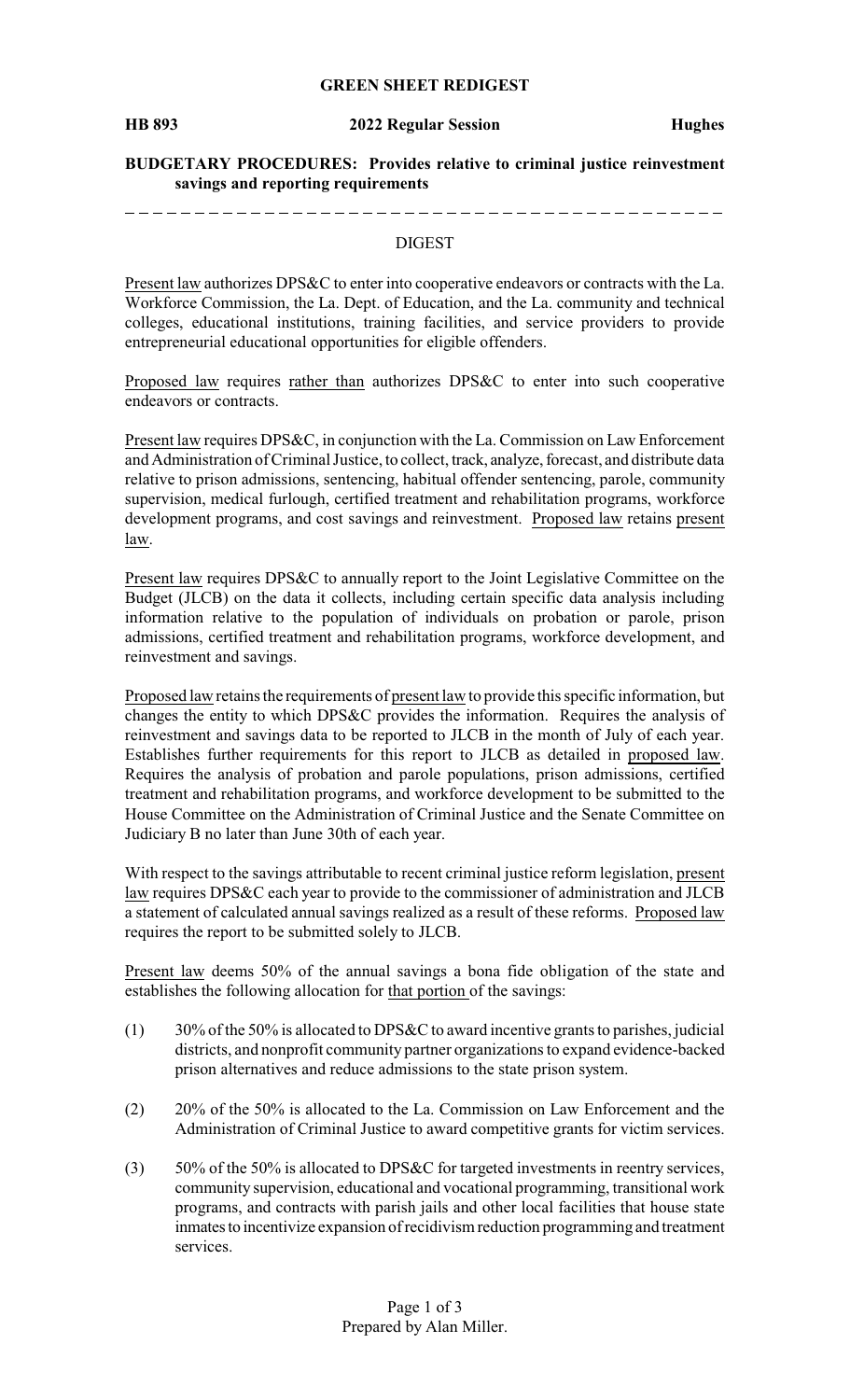Present law deems an additional 20% of the total annual savings a bona fide obligation of the state and allocates the amount to DPS&C for juvenile justice initiatives and programs.

Proposed law retains present law but bases the percentage on the total amount of savings instead of the bonafide amounts as follows:

- (1) 15% to DPS&C to award incentive grants to parishes, judicial districts, and nonprofit community partner organizations to expand evidence-backed prison alternatives and reduce admissions to the state prison system.
- (2) 10% to the La. Commission on Law Enforcement and the Administration of Criminal Justice to award competitive grants for victim services.
- (3) 45% to the La. Community and Technical College System for targeted investments in educational and vocational training aimed at recidivism reduction programing for adult and juvenile offenders. Proposed law further requires the La. Community and Technical College System to report to the legislature by Dec. 15 of each year.

Proposed law retains the requirement of present law that 70% of the annual savings be deemed a bona fide obligation of the state.

As previously noted, proposed law requires DPS&C to submit a report each year to JLCB regarding the savings from criminal justice reform legislation. Proposed law requires the report to contain information on all offenders in state facilities, offenders sentenced to DPS&C who are in the custody of the sheriff or other local governing authority, and youth in the custody or under supervision of the office of juvenile justice for each of the following topics:

- (1) The total annual savings and the calculation used to determine the savings pursuant to proposed law.
- (2) The amounts allocated pursuant to proposed law and present law and a description of how DPS&C has used the funds in past fiscal years through FY 2014-2015 and how it plans to use the funds in the current fiscal year.
- (3) A comparison of the number of individuals eligible for educational and vocational programming, the number of participants in educational and vocational programming, and the total amount expended on the programming from justice reinvestment funds and any additional sources of funds for the immediately preceding fiscal year and each prior fiscal year through FY 2014-2015.
- (4) A comparison of recidivism rates for individuals receiving community-based services, individuals receiving educational and vocational programming, and individuals receiving a combination of community-based services and educational and vocational programming for the immediatelypreceding fiscal year and each prior fiscal year through FY 2014-2015.
- (5) A comparison of post-incarceration employment rates for individuals who received educational and vocational programming for the immediately preceding fiscal year and each prior fiscal year through FY 2014-2015.

Proposed law provides for prospective application only with percentages for savings allocation applying to savings generated in FY 2022-2023 and subsequent years.

(Amends R.S. 15:827.1(E)(2), 827.2(A)(2) and (3), and 827.3; Repeals R.S. 15:827.2(D)(7))

## Summary of Amendments Adopted by House

The Committee Amendments Proposed by House Committee on Administration of Criminal Justice to the original bill: